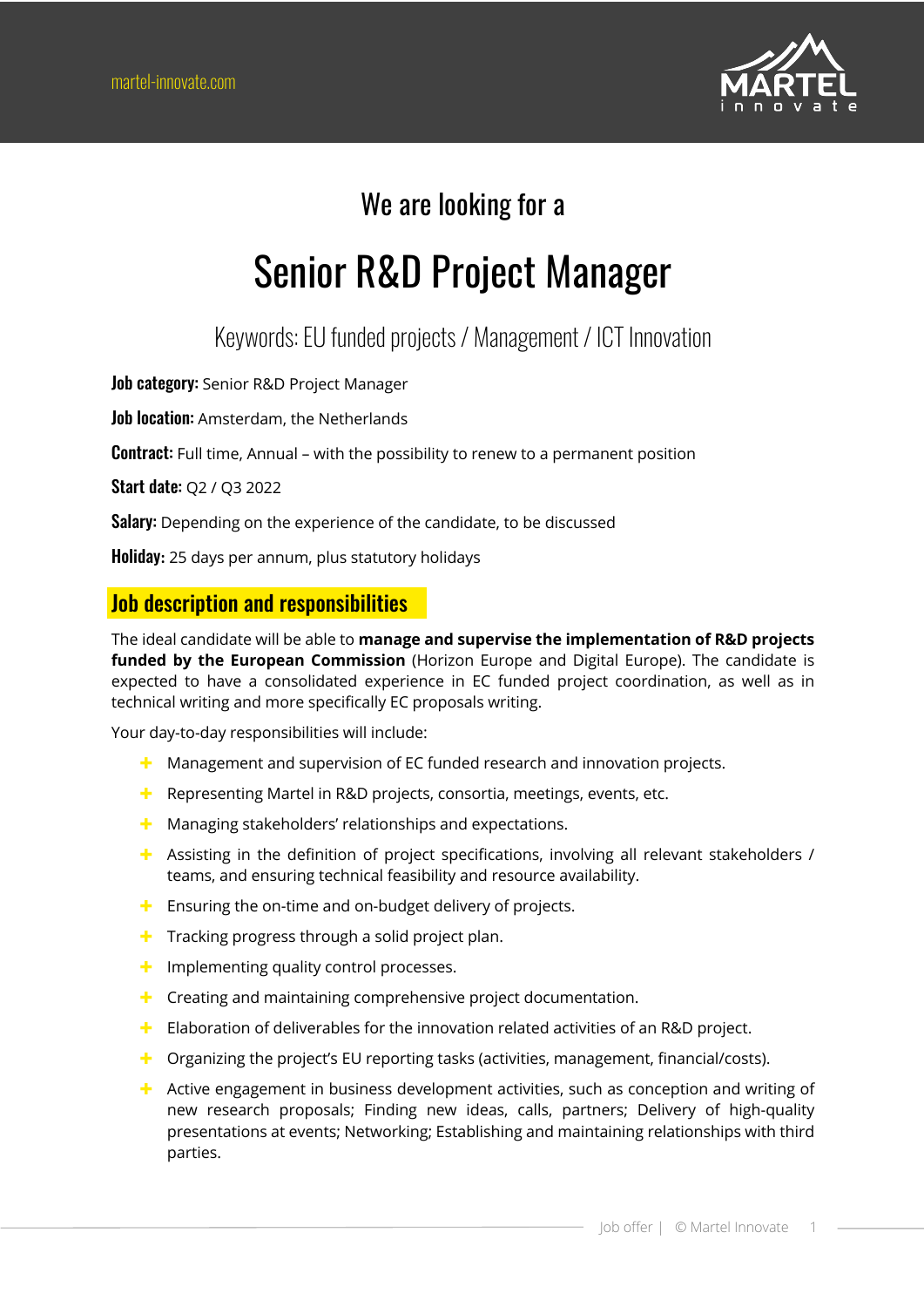

 $\blacktriangle$  Support financial administration and resources monitoring of the projects

### Desired Skills and Experience

- $\pm$  Proven experience in project management of EC funded programs having already experience in project coordination is a plus.
- $\div$  PhD / MSc in ICT domain as well as social science and related fields.
- $\pm$  Proven experience in writing successful proposals for EC funded programs.
- $\pm$  Consolidated knowledge of European research programmes.
- $\pm$  Excellent written and spoken communication skills in English.
- $\blacktriangle$  Ability to negotiate, and to cooperate with international partners and clients.
- $\div$  Technical writing and oral presentation experience.
- $\div$  Strong organisation skills.

#### Personal Characteristics

- $\pm$  Able to perform in multi-cultural environments (sometimes under time pressure) and to deliver results in a demanding and fast-paced environment that requires meeting set deadlines.
- $\div$  Fresh thinking and innovation-friendly spirit.
- $\blacktriangle$  Self-driven, responsible, and able to take ownership on projects and duties.
- $\pm$  Solid analytical thinking and problem-solving capability.
- $\div$  Ability to travel mostly in Europe.
- $\blacktriangle$  Attentive to details.

**Martel** provides a creative, challenging, and dynamic multinational environment which encourages team spirit, cooperation and continuous learning.

# Do you want to apply?

Send:

- + Your CV
- $\pm$  Cover letter (clearly elaborate on why you are the right person for the job)

via email to **careers@martel-innovate.com** indicating **"Senior R&D Project Manager"** in the subject.

#### **All applications will be treated as strictly confidential.**